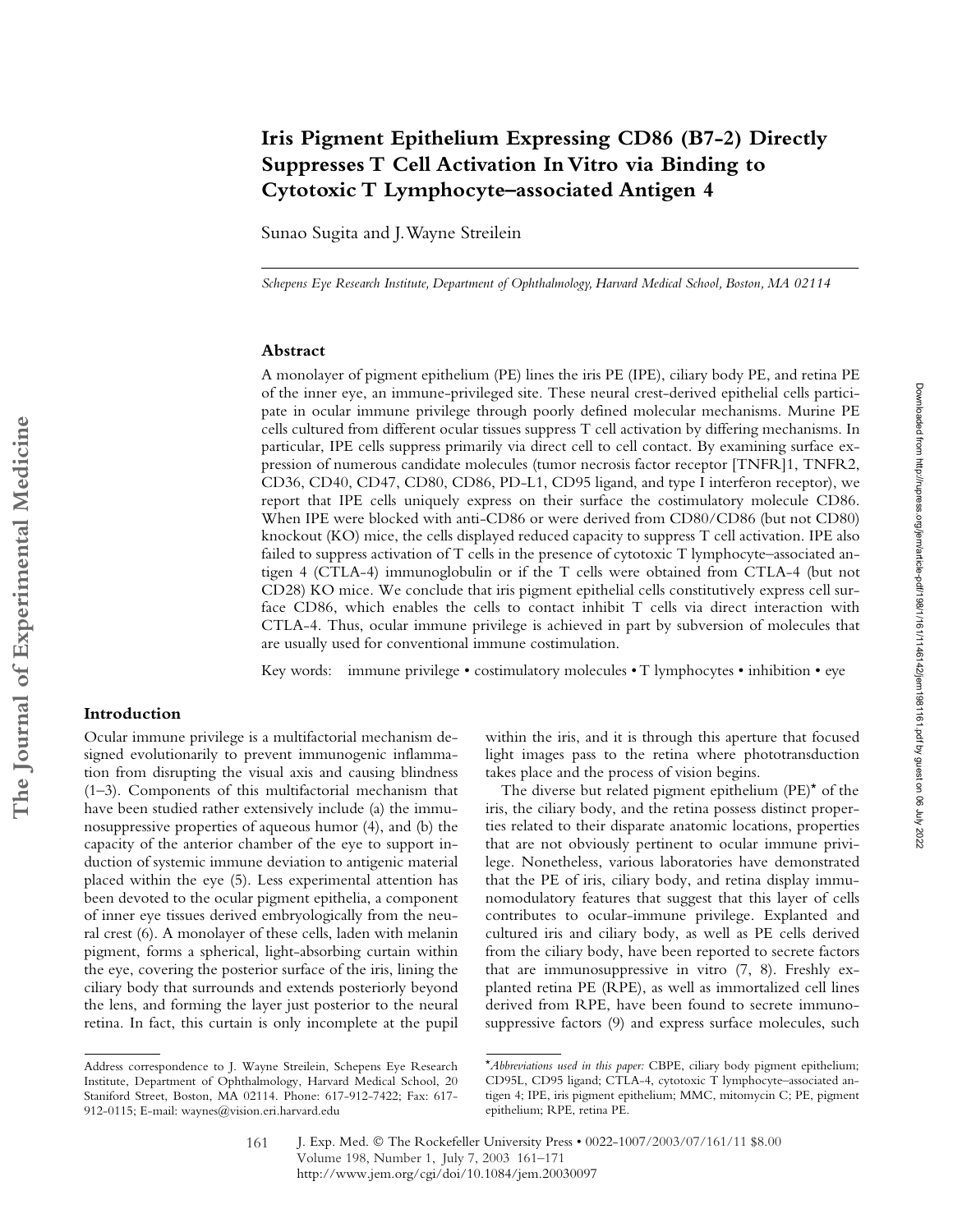as CD95 ligand (CD95L), which trigger apoptosis among CD95- T cells (10). If ocular PE contribute to ocular immune privilege, and if loss of privilege results in ocular inflammation and blindness, then understanding the contributions that ocular PE make to immune privilege has therapeutic implications.

Several years ago our laboratory began a systematic analysis of the immunoregulatory properties of PE cells cultured separately from iris, ciliary body, and retina of mouse eyes. We reported on the one hand that cultured PE from all three intraocular tissues were capable of suppressing T cell activation in vitro (11) and, on the other hand, that T cells exposed to cultured ocular PE were converted into regulatory cells capable of suppressing activation of bystander T cells in vitro (12). Recently, we discovered that PE cells cultured from the iris inhibited T cell proliferation in vitro by a contact-dependent mechanism, whereas PE cells cultured from ciliary body and retina inhibited T cell proliferation through soluble factors they secreted (13). In an effort to understand the molecular bases of the immunosuppressive properties of ocular PE, we have examined the expression of genes whose products are candidates for participating in the suppression. We confirm here that iris PE (IPE) cells differ from ciliary body PE (CBPE) and RPE by suppressing T cell activation in vitro, primarily by a cell to cell contactdependent mechanism. Our experimental evidence indicates that CD86 (B7-2) is uniquely and constitutively expressed on the surface of IPE, and that IPE effect contact-dependent inhibition of T cells through interactions of CD86 with cytotoxic T lymphocyte–associated antigen 4 (CTLA-4).

# **Materials and Methods**

# *Mice*

Adult C57BL/6 and BALB/c mice were obtained from our domestic animal colony. Mice with disrupted genes for CD80, or both CD80 and CD86, were purchased from The Jackson Laboratory. Mice with disrupted genes for CD28 and CTLA-4 were obtained from The Jackson Laboratory and provided by J. Allison (University of California at Berkeley, Berkeley, CA), respectively. For most of the experiments described, pigmented C57BL/6 mice served as donors of ocular PE cells. For key experimental observations, parallel studies were also conducted with ocular PE cells obtained from albino BALB/c mice.

# *Culture Media*

RPMI 1640 complete medium, used for primary cultures of IPE and CBPE, was composed of RPMI 1640, 10 mM Hepes, 0.1 mM nonessential amino acids, 1 mM sodium pyruvate, 100 U/ml penicillin, 100  $\mu$ g/ml streptomycin, 10% FBS (all from BioWhittaker), and  $10^{-5}$  M 2-ME (Sigma-Aldrich). DMEM complete medium, used for primary cultures of RPE cells, was composed of DMEM, 0.1 mM nonessential amino acids, 100 U/ml penicillin,  $100 \mu g/ml$  streptomycin, and  $20\%$  FBS.

Cultures of T cells stimulated with anti-CD3 antibodies or in MLRs were grown in serum-free medium that is composed of complete medium, except for FBS, and supplemented with 0.1% BSA (Sigma-Aldrich) and 0.2% insulin, transferrin, selenium culture supplement (Collaborative Biochemical Products).

#### *Preparation of Cultured PE from Iris, Ciliary Body, and Retina*

PE cells of iris and ciliary body were cultivated separately as previously described (13). Eyes were enucleated from 6–8-wkold male C57BL/6 or BALB/c mice, and cut into two parts (anterior and posterior) along a circumferential line just posterior to the ciliary processes. The lens was removed from the anterior eyecup and the entire iris and ciliary body tissues were gently peeled off with a fine forceps. Iris and ciliary body tissues were separated from each other surgically and incubated in PBS containing 1 mg/ml dispase and 0.05 mg/ml DNaseI (both from Boehringer) at 37°C for 1 h. Thereafter, iris and ciliary body tissues were triturated progressively, first through 21-gauge and then 23-gauge needles, to create a single cell suspension. Monodispersed iris and ciliary body cells were washed twice with RPMI complete medium, and then placed into 6-well plates and incubated at  $37^{\circ}$ C in a 5% CO<sub>2</sub> atmosphere.

RPE cells were obtained from the posterior part of eyes as described above. The neuronal retina was detached and removed, and the posterior eyecup comprised of RPE, choriocapillaris, and sclera was incubated in 0.2% trypsin (BioWhittaker) for 1 h at  $37^{\circ}$ C in a 5% CO<sub>2</sub> atmosphere. Thereafter, the eyecup was transferred to wash medium and RPE cells were peeled off gently as intact sheets with a fine forceps. RPE sheets were triturated as described above to create a single cell suspension, after which the cells were washed twice with medium, resuspended in DMEM complete medium, and seeded into 6-well plates and incubated at  $37^{\circ}$ C in a 5% CO<sub>2</sub> atmosphere for 13 d. At the end of this culture interval, the medium was removed. The RPE cells were washed with fresh medium devoid of calf serum and used for subsequent assays. PE cells cultured from iris, ciliary body, and retina were seeded directly into flat-bottomed 96-well culture plates ( $2 \times 10^4$ ) cells per well) or onto transwell membranes. After overnight incubation in serum-free medium, the cultured PE cells in flat-bottomed wells served as substrates for T cell activation cultures. Cultured PE cells of these types contain neither CD45<sup>+</sup> nor  $MHC$  class  $II<sup>+</sup>$  cells.

# *Preparation of Purified T Cells and Description of Assays of T Cell Activation*

For MLRs, spleens were removed from responder (C57BL/6) and allogeneic stimulator (BALB/c) mice. Responder cell suspensions were pressed through nylon mesh (Immulan™ mouse T cell kit; Biotex Laboratories) to produce a single cell suspension of cells that were  $>$ 95% CD3<sup>+</sup>. Stimulator spleen cells were incubated for 20 min at 37°C with 0.05 mg/ml mitomycin C (MMC; Sigma-Aldrich), washed twice, and then added (2.5  $\times$  10<sup>5</sup> cells/ well) to wells containing PE cells or not (positive control). Responder T cells (2.5  $\times$  10<sup>5</sup> cells/well) were then added and these cell mixtures were cultured in 200  $\mu$ l medium at 37°C in a 5%  $CO<sub>2</sub>$  atmosphere for 96 h. In syngeneic control MLRs, counts per minute were always  $\leq 3,000$ .

For anti–CD3-driven T cell activation, purified splenic T cells were added  $(2.5 \times 10^5 \text{ cells/well})$  to culture wells containing PE cells or not. Anti-CD3 antibody (clone 2C11; BD Biosciences) was added to the wells and the cultures were maintained for 72 h.

For transwell membrane experiments, cultured PE cells were seeded onto FALCON cell culture inserts (0.4  $\mu$ m pore size; Becton Dickinson) and cultured overnight in serum-free medium. Thereafter, the inserts were placed in 24-well culture plates already containing freshly prepared MLRs or anti–CD3 driven T cell reactions. After 72- or 96-h incubation the cultures were assayed for uptake of  $[3H]$ thymidine (1 µC/ml for the terminal 8 h of culture), as a measure of cell proliferation. Thymi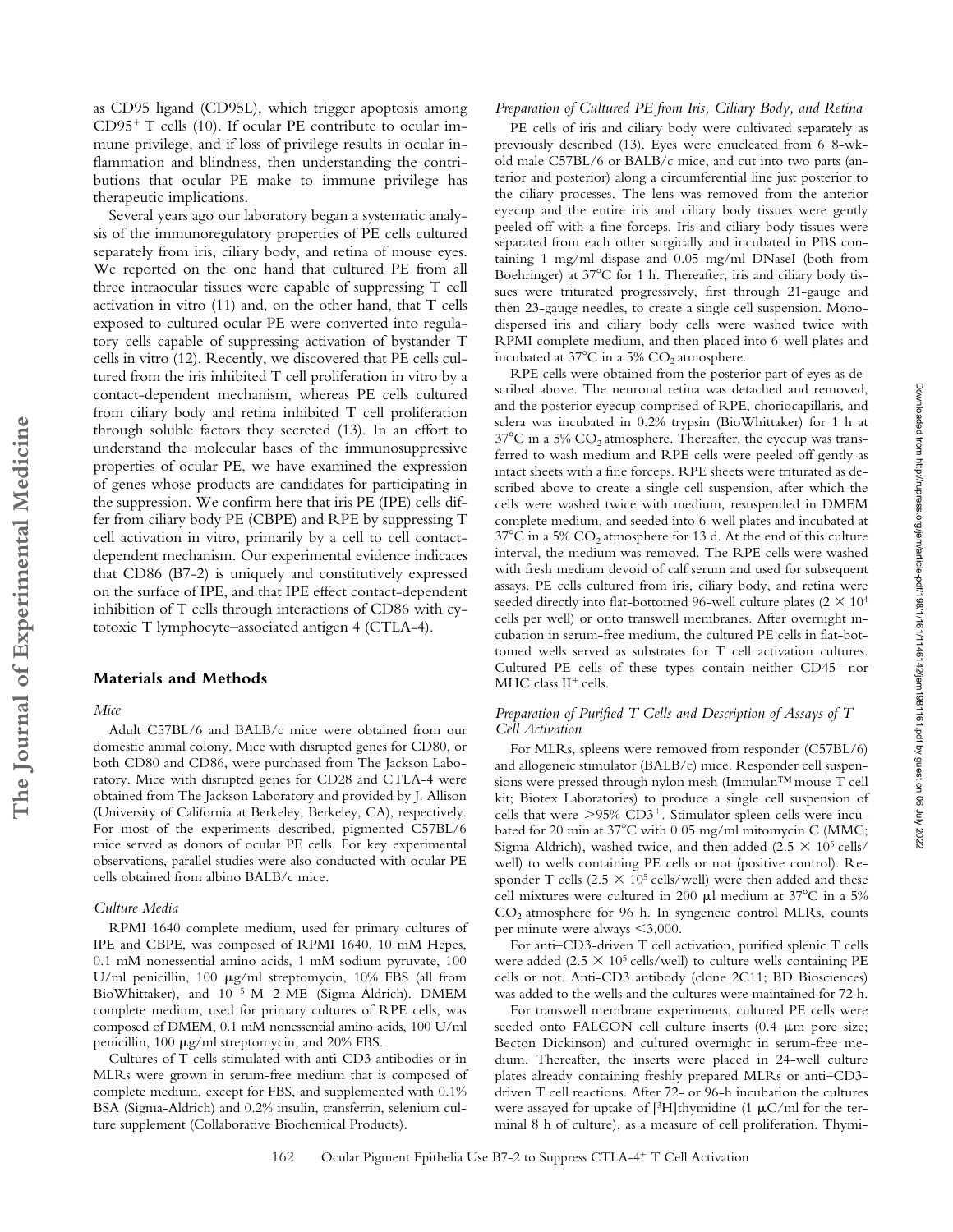dine-pulsed T cells were harvested by automated cell harvester (Tomtec). Incorporated radioactivity was measured by liquid scintillation counter, and the amount was expressed in counts per minute.

# *Flow Cytometry with Anti-Cytokeratin and Anti-Costimulator Antibodies*

Cultured IPE, CBPE, and RPE cells were stained with FITClabeled anti-pan cytokeratin antibody (clone PCK-26; Sigma-Aldrich) at the completion of the 14-d primary culture. The cultured cells were fixed and permeabilized with  $1 \times$  PermiaFix<sup>TM</sup> (Ortho Diagnostic Systems Inc.) for 40 min at room temperature, washed, and then blocked with PBS containing 5% FBS for 10 min, incubated with anti-pan cytokeratin antibody for 40 min at room temperature, and washed twice. >90% of the cells proved to be cytokeratin positive by flow cytometry (IPE  $= 99\%$ , CBPE  $=$ 90%, and RPE  $= 95%$ ). Similarly fixed and permeabilized cultured PE cells were also stained with FITC-labeled antibodies to CD80 (clone 16-10A1; BD Biosciences) and CD86 (clone GL1; BD Biosciences) for flow cytometric analysis.

#### *Assay of Cytokine Content within Supernatants*

To measure cytokine content (IFN $\gamma$ ) in supernatants of T cell cultures, quantitative capture ELISA was used. Culture supernatants were collected at 48 h after exposure of T cells to PE cells, and immediately frozen and stored at  $-20^{\circ}$ C until used. ELISA was performed according to the manufacturer's instructions (BD Biosciences). Rat mAbs to mouse IFNy (clone R4-6A2; BD Biosciences) were used as coating antibodies. Biotinylated rat mAbs to mouse IFN (XMG1.2; BD Biosciences) were used as detecting antibodies. The recombinant mouse IFNy used to establish standards for the assays was purchased from BD Biosciences.

# *Detection of Transcripts within Ocular PE Cells for Pertinent Immunomodulatory Molecules*

Cellular extracts were prepared from cultured PE cells and analyzed by RT-PCR as follows: Cultured PE cells were washed twice with PBS and then total treated with RNA STAT-60 (TEL-TEST, Inc.). Extracted RNA was treated with RNase-free DNase (Promega) for 15 min at 37°C, followed by chloroform extraction. RNA was precipitated by ethanol precipitation and dried. The RNA was then dissolved with RNase-free water, and cDNA was synthesized with M-MLV reverse transcriptase (Promega) according to the manufacturer's instructions. PCR was performed by the Hot Start PCR method with AmpliTaq and AmpliWax (Applied Biosystems). The following conditions were used: Denaturation at 94 $\sim$ 96.5°C for 30 $\sim$ 60 s, annealing at  $51~\sim 62^{\circ}$ C for 60 s, and extension at 72 $^{\circ}$ C for 60 s. The products were subjected to 40 cycles of PCR amplification. The forward and reverse primers used for GAPDH were to 5'-GGTGAAG-GTCGGTGTGAACGGA-3' and 5'-TGTTAGTGGGGTC-TCGCTCCTG-3', giving an amplification product of 245 bp. Primers for TNF-R1 (p55) were 5'-CGGGAGAAGAGGGAT-AGC-3' and 5'-CAACAGCACCGCAGTACCTGA-3', giving an amplification product of 537 bp. Primers for TNF-R2 (p75) were 5'-CCGCATCTGTAGCATCC-3' and 5'-CCT-TGGCATCTCTTTGTAGGC-3', giving an amplification product of 350 bp. Primers for IFN $\alpha$ / $\beta$  R were 5'-ACCAGGCT-GCCAGCGGAGAC-3' and 5'-GCCGGGAATCTCGTATT-GTT-3', giving an amplification product of 375 bp. Primers for CD36 were 5'-TCTACGCTGTGTTCGGATCT-3' and 5'-CACTCCAATCCCAAGTAAGG-3, giving an amplification

product of 536 bp. Primers for CD47 were 5-GCGAAGT-GACAGAGTTATCC-3' and 5'-CCGTCACTTCCCTTCAC-CTA-3', giving an amplification product of 654 bp. Primers for CD95L were 5'-CATCACAACCACTCCCACTG-3' and 5'-CCTCTTCTCCTCCATTAGCA-3, giving an amplification product of 312 bp. Primers for CD40 were 5-CGGCTTCT-TCTCCAATCAGT-3' and 5'-TAGAAACCCAGGGCGGA-TTA-3', giving an amplification product of 1,072 bp. Primers for CD80 were 5'-GGTATTGCTGCCTTGCCGTT-3' and 5'-TCCTCTGACACGTGAGCATC-3, giving an amplification product of 546 bp. Primers for CD86 were 5-TCCTG-TAGACGTGTTCCAGA-3' and 5'-TGCTTAGACGTGCAG-GTCAA-3', giving an amplification product of 521 bp. Primers for PD-L1 were 5'-CGAAGCTTCGCCCACCATGAGGAT-ATTTGCTGGCATTATATTC-3' and 5'-AGCGGCCGCTT-ACTTGTCATCGTCGTCCTTGTAGTCCGTCTCCTCGA-ATTGTGTAGTCCGTCTCCTCGAATTGTGTATCATT-3', giving an amplification product of 850 bp (provided by W. Li, Bascon Palmer Eye Institute, Miami, FL). The PCR products were electrophoresed in 1, 1.5, and 2% agarose gel and visualized by staining with ethidium bromide.

# *Immunohistochemistry for Detection of CD80 and CD86 on Frozen Sections of Eye Tissues and Cells*

*Immunohistochemical Staining of Frozen Whole Eye Sections.* Normal mouse eyes were removed and quick frozen in OCT embedding compound with dry ice.  $10-\mu m$  sections were cut and mounted on microscope slides and then air dried for 60 min. After fixation in acetone for 10 min, sections were rinsed in  $1\times$ PBS three times and incubated for 1 h at room temperature. Sections were rinsed twice in  $1 \times$  PBS and then blocked with 1% BSA in  $1\times$  PBS for 10 min at room temperature. Antibodies to CD80 (clone 16-10A1) and CD86 (clone GL1) were added to the sections at 1  $\mu$ g/ml in antibody diluent with IHC (BD Biosciences) for 2 h at room temperature. Sections were washed three times for 2 min in  $1\times$  PBS, followed by the addition of biotin-conjugated mouse anti–hamster IgG for CD80 or biotinconjugated donkey anti–rat IgG for CD86 at a 1:200 dilution for 1 h at room temperature. After washing three times for 2 min in  $1\times$  PBS, prediluted streptavidin/horseradish peroxidase (Jackson ImmunoResearch Laboratories) was applied to each slide and incubated for 30 min at room temperature. After washing three times for 2 min in  $1\times$  PBS, antibody location was determined with the addition of DAB substrate (DAB substrate kit; Vector Laboratories) for 5 min. Color development was stopped by washing in water for 5 min. After washing three times and fixing, the slides were examined by light microscopy.

*Immunohistochemical Staining of Cultured PE Cells.* Glass chamber slides (Nunc) were coated with collagen I. IPE, CBPE, and RPE cells were cultured on the glass chamber slides for 14 d and washed twice with  $1 \times$  PBS. Some PE cells were treated with recombinant 100 U/ml IFN . PE cells were then fixed with acetone for 7 min and washed three times with  $1\times$  PBS. For Fc block, purified anti–mouse CD16/CD32 abs (1:200 dilution, Fc III/II receptor, clone 2.4G2; BD Biosciences) was added to the cells for 30 min. The slides were rinsed in  $1\times$  PBS three times and blocking was performed with 2% BSA in  $1 \times$  PBS. FITC-conjugated antibodies CD80 (clone 16-10A1) and CD86 (clone GL1; each at a 1:50 dilution) were added to the cells for 2 h at room temperature. After washing three times and fixing, the slides were examined by fluorescent microscopy. Isotype controls included purified hamster IgG for CD80 (BD Biosciences) and purified rat IgG for CD86 (BD Biosciences) that used both staining.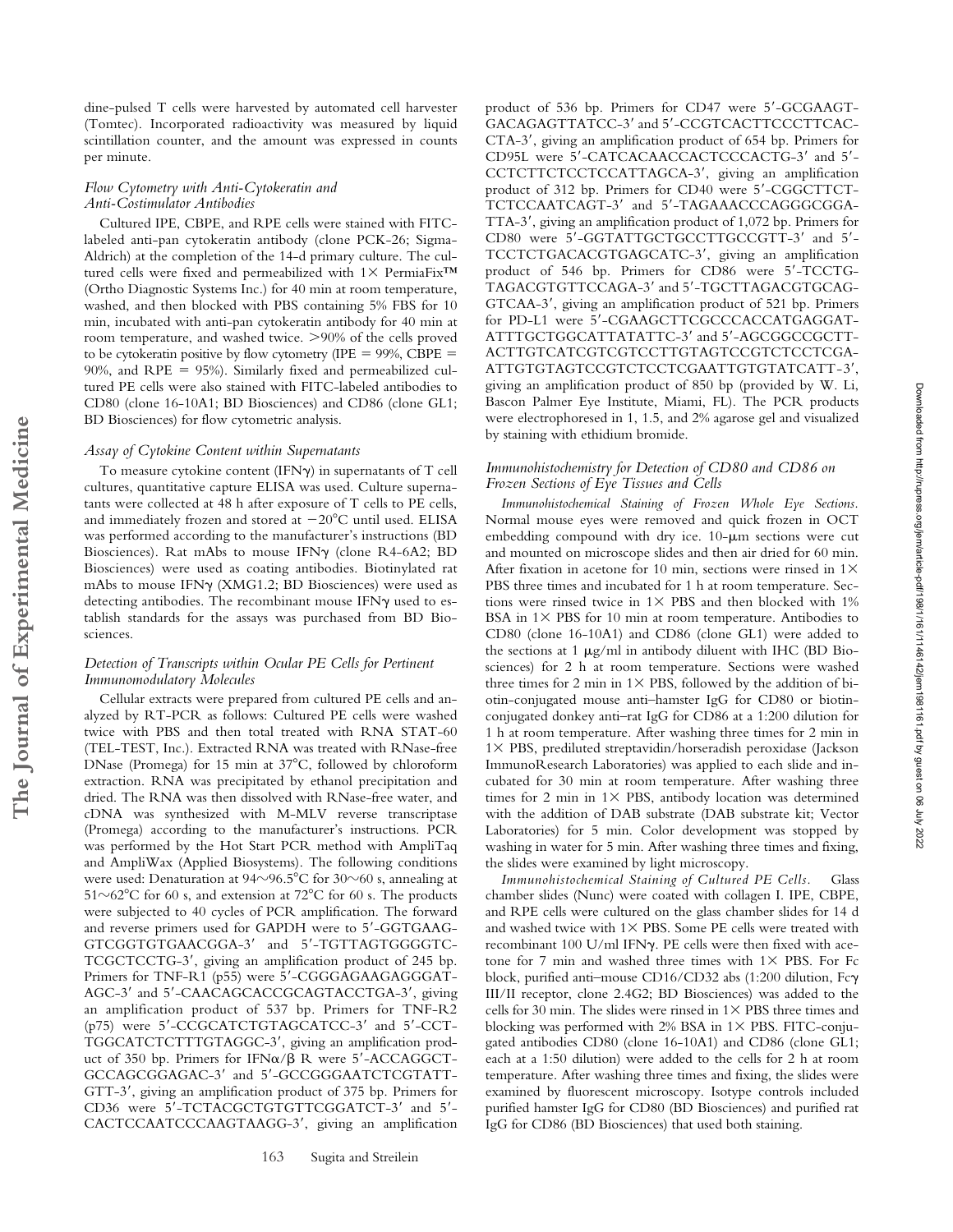# *Blockade of CD80 and/or CD86 During Exposure of T Cells to Cultured Ocular PE Cells*

Anti–mouse CD80 and/or CD86 monoclonal antibodies were included in cultures in which cultured ocular PE cells were present during stimulation of T cells with anti-CD3 antibodies. Purified T cells (2.5  $\times$  10<sup>5</sup> cells/well) were stimulated with 1  $\mu$ g/ ml anti-CD3 antibodies and cultured for 72 h with or without cultured IPE, CBPE, and RPE. As controls, purified hamster IgG (for CD80; BD Biosciences) and purified rat IgG (for CD86; BD Biosciences) were added to appropriate cultures. In some experiments, CTLA-4–Ig proteins were included in cultures in which cultured ocular PE cells were present during stimulation of T cells with anti-CD3 antibodies. Cultured PE cells were added in the presence of graded amounts (from 0 to 5  $\mu$ g/ml) of CTLA-4–Ig in a dose-dependent manner. In MLRs, responder spleen cells (C57BL/6,  $2.5 \times 10^5$  cells/well) were cultured with MMCtreated stimulator spleen cells (BALB/c,  $2.5 \times 10^5$  cells/well) in the presence or absence of cultured PE cells for 96 h.

#### *Statistical Evaluation of Results*

Each experiment was repeated at least twice with similar results. All statistical analyses were conducted with Student's *t* test. Values were considered statistically significant if  $P < 0.05$ .

### **Results**

*Differential Capacity of Cultured Ocular PE to Inhibit T Cell Proliferation across Transwell Membranes.* The diverse ocular PE cells exist in components of the eye (iris, ciliary body, and retina) with distinct functions, and in each location T cells from the blood pass between adjacent PE cells in monolayers to enter the inner eye. To assay the role of cell to cell contact in PE-dependent suppression of T cell activation, ocular PE cells from iris, ciliary body, and retina of eyes of C57BL/6 mice were cultured separately for 14 d in 24-well culture plates. Transwell inserts were then placed in these wells and the transwell contained C57BL/6 T cells plus anti-CD3, or MLRs composed of responder C57BL/6 T cells and MMC-treated BALB/c spleen cells as stimulators. T cell proliferation was assessed by [<sup>3</sup>H]thymidine incorporation at 72 (anti-CD3) or 96 h (MLRs). As revealed in Fig. 1, RPE cells suppressed anti–CD3-driven T cell proliferation readily across a transwell membrane, indicating that soluble factors released from the PE cells in the insert were able to diffuse through the membrane and act on the responding T cells in the culture below (Fig. 1 C). By contrast, IPE cells largely failed to suppress T cell proliferation across the transwell membrane, indicating that cell to cell contact is important when IPE mediate suppression of T cell activation (Fig. 1 A). CBPE cells assumed an intermediate suppressing capacity, retaining a modest, but significant, capacity to suppress T cell activation across the transwell membrane (Fig. 1 B). The effects of PE cells on T cell proliferation was similar whether the T cell stimulation was mediated by anti-CD3 antibodies, or by exposure to allogeneic spleen cells (not depicted). Comparable results were obtained when PE cells were harvested from eyes of BALB/c mice (not depicted). These results strongly suggest that cultured IPE cells use a contact-dependent mechanism in suppressing T cell activation. The results do not exclude a similar mechanism for RPE and CBPE, however, because the capacity of these cells to secrete immunosuppressive soluble factors has the potential to eclipse our ability to detect a contact-dependent suppressive mechanism. The finding that CBPE suppressed less well when separated from target T cells by the transwell membrane suggests that CBPE probably use a cell contact inhibitory mechanism in addition to soluble immunosuppressive factors they secrete. The subsequent experiments describe our attempts to identify the interacting cell surface molecules that (a) are differentially expressed on IPE as they suppress T cell activation almost exclusively via a cell contact-dependent mechanism, and (b) are expressed on the inhibited T cells.

*Expression in Cultured Ocular PE Cells of Genes Encoding Candidate Cell Surface Molecules That Could Mediate Contactdependent Suppression of T Cell Activation.* PE cells were cultured from iris, ciliary body, and retina of eyes of C57BL/6 mice. After 14 d, the cells were harvested and mRNA was extracted. Using RT-PCR, the mRNA of each cell type was probed for transcripts of the following candidate molecules: TNFR1, TNFR2, type I IFNR  $(IFN $\alpha$ /\beta$  receptor), CD95L, CD36, CD40, CD47, CD80



**Figure 1.** Influence of transwell membranes on capacity of cultured ocular PE to suppress anti-CD3 T cell activation. PE from C57BL/6 iris (A), ciliary body (B), and retina (C) were grown in 24-well culture plates. Transwell cell culture inserts were placed in these wells, and syngeneic T cells plus anti-CD3 antibodies were placed therein. [3H]thymidine was added 8 h before the termination of culture at 72 h. Mean counts per minute for triplicate cultures are presented  $\pm$  SEM. Differences of means of T cell proliferation in the presence or absence of PE cells are compared. \*, P 0.05; \*\*,  $P < 0.005$ ; \*\*\*,  $P < 0.0005$ ; NS, not significant.

## 164 Ocular Pigment Epithelia Use B7-2 to Suppress CTLA-4- T Cell Activation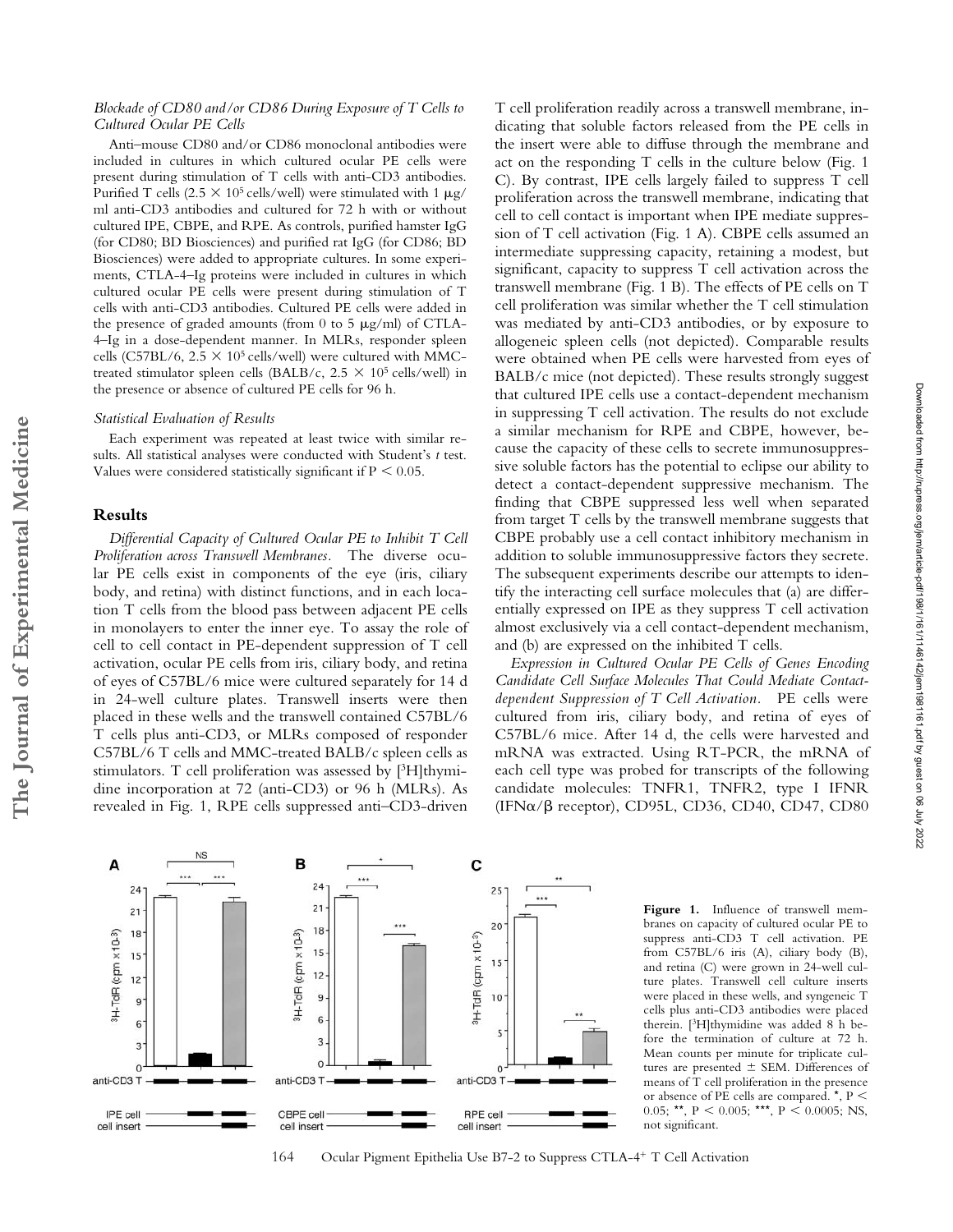(B7-1), CD86 (B7-2), and PD-L1 (B7-H1). The results of this experiment are presented in Fig. 2. None of the cultured PE cell types expressed the genes for CD95L, CD40, or PD-L1, whereas all of the cell types contained transcripts for TNFR1, TNFR2, type I IFNR, CD36, CD47, and CD80. Only in the case of CD86 did we detect differential expression of transcripts among the three ocular PE cell types. CD86 transcripts were easily detected in cultured IPE and to a lesser extent in CBPE, but not in RPE. Thus, CD86 emerged as a candidate molecule in the suppression of T cell activation achieved by contact exposure to IPE.

*Influence of Antibodies to CD80 and CD86 on Capacity of Ocular PE Cells to Suppress T Cell Activation In Vitro.* To determine whether CD80 and/or CD86 is involved in suppression of T cell activation by IPE cells, anti–CD3 driven T cell activation cultures were performed in wells containing a monolayer of cultured IPE, CBPE, or RPE as described above. In some wells, anti-CD80 or anti-CD86 antibodies were added alone or in combination. T cell proliferation was assessed as before, and the results are displayed in Fig. 3. In cultures containing IPE plus antiCD86 antibodies alone, or anti-CD80/anti-CD86 antibodies, T cell proliferation was significantly greater than in cultures to which isotype control antibodies were added (Fig. 3 A). In cultures containing IPE plus anti-CD80 antibodies alone, a small increase in T cell proliferation was observed. By contrast, neither anti-CD80 nor anti-CD86 antibodies relieved the profound suppression observed in cultures in which T cells were exposed to CBPE (Fig. 3 B) or RPE (Fig. 3 C). Parallel experiments conducted with ocular PE harvested from BALB/c mice yielded similar results (not depicted). These findings support the hypothesis that IPE suppress T cell activation via a CD86-dependent mechanism. The results bearing on a comparable role for CD80 are less impressive, although CD80 cannot on the basis of these findings be excluded from participating in IPE-dependent T cell suppression. Anti-CD86 antibodies did not reverse completely the suppression mediated by IPE, even when higher antibody concentrations were used. We infer that IPE use surface molecules in addition to CD86 in mediating suppression of T cell activation.



Figure 2. Survey of gene expression of candidate-suppressive cell surface molecules on PE cells cultured from iris, ciliary body, and retina. mRNA was extracted from IPE, CBPE, and RPE cells after 14 d of culture, reverse transcribed, and amplified by PCR. PCR products were electrophoresed in 1, 1.5, and 2% agarose gel and visualized by staining with ethidium bromide.

165 Sugita and Streilein



**Figure 3.** Capacity of neutralizing antibodies to CD80 and CD86 to prevent suppression of T cell activation by cultured PE cells. Anti-CD3 stimulation of purified C57BL/6 T cells was performed as described in the legend to Fig. 1. Cultured IPE (A), CBPE (B), or RPE cells (C) were added in the presence or absence of 1  $\mu$ g/ml anti-CD80 and/or anti-CD86 antibodies. As isotype controls, purified hamster IgG for CD80 and purified rat IgG for CD86 were used. After 72 h of incubation, the cultures were assayed for uptake of [3H]thymidine. Mean counts per minute for triplicate cultures are presented  $\pm$  SEM. Differences of means of T cell proliferation in the presence of PE cells with and without anti-CD80 or anti-CD86 antibodies are compared.  $^{\star}$ , P < 0.05;  $^{\star\star}$ , P < 0.005.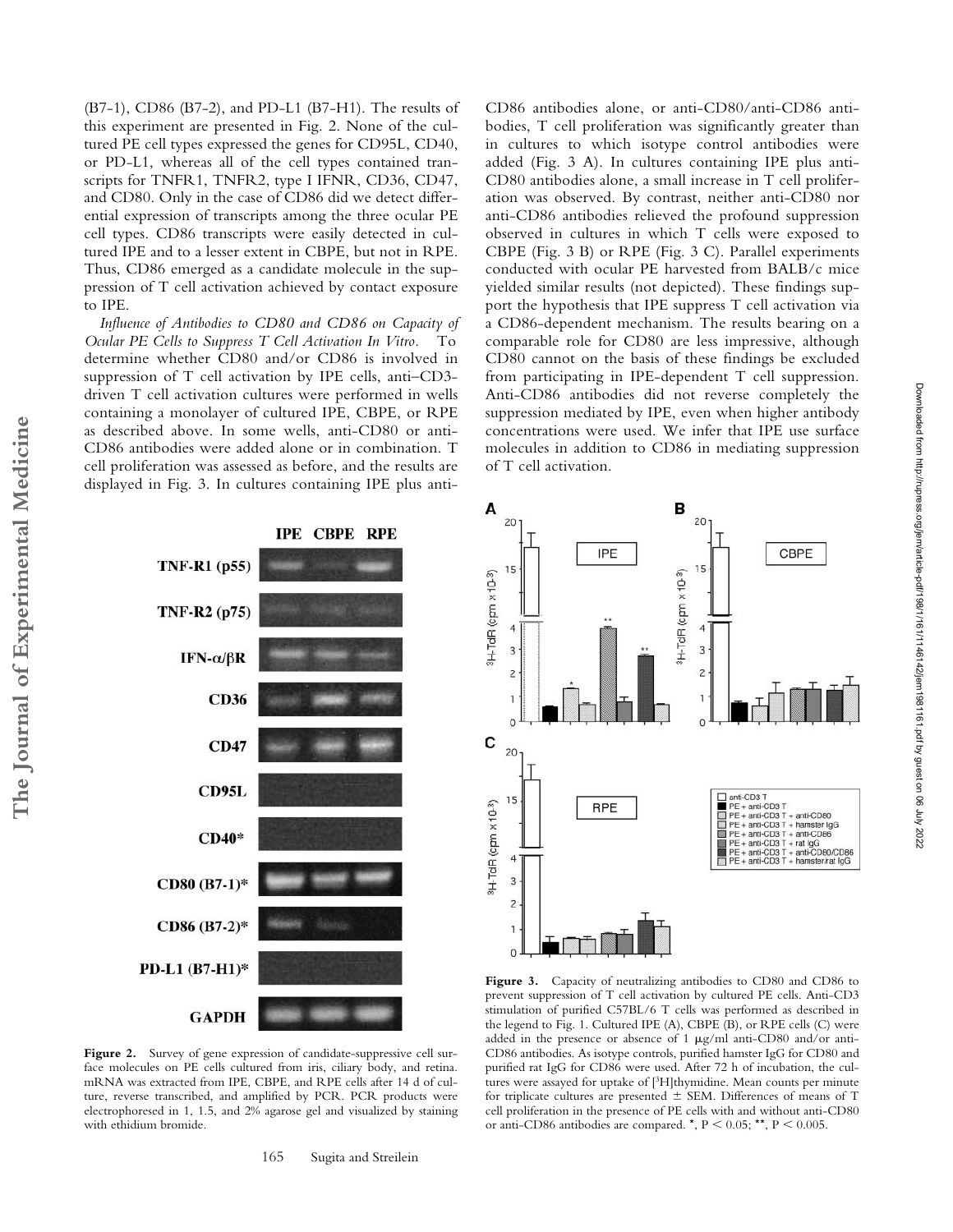*CD80 and CD86 Expression on Cultured Ocular PE Cells Detected by Flow Cytometry.* Because cultured PE cells expressed transcripts for CD80 and/or CD86, and because antibodies directed at CD86 partially alleviated the suppression mediated by IPE, we next examined by flow cytometry the extent to which cultured PE cells expressed CD80 and CD86. After 14 d of primary culture, IPE, CBPE, and RPE cells were harvested and labeled with FITC-conjugated antibodies directed at CD80 or CD86, and were analyzed by flow cytometry. The results of a representative experiment (of two) are presented in Fig. 4. CD80 was expressed on the majority of cultured IPE and CBPE, as well as on a large minority of RPE cells. By contrast, CD86 was expressed on a very high proportion of IPE cells, but on far fewer CBPE and RPE cells. The hypothesis that IPE cells mediate suppression of T cell activation via a CD86 dependent contact mechanism is supported by these data.

*Expression of CD80 and CD86 Genes and Proteins in Freshly Procured Ocular PE and Tissues.* Cells cultured from living tissues offer a convenient approach to the study of those tissues, but cultured cells often express molecules and adopt

Isotype CD80 (B7-1) CD86 (B7-2)  $1%$ 85% 80%  $(68)$  $(12)$  $(75)$ **IPE** l<br>Guan<br>T .<br>Refe ... **FITE**  $1%$ 65% 90%  $(18)$  $(70)$  $(71)$ Count? Ē **IPE** Tasa  $1000$  $FITC$  $\overline{\text{H}}$ нıс  $\widetilde{\omega}$  $1%$ 63%  $5%$  $(42)$  $(78)$  $(43)$ **CBPE** ات<br>اف 1988 े.<br>समिति ر<br>1998 -<br>1998 - $FITC$ erre. str. 삐  $30%$ 회  $3%$  $1%$  $(63)$  $(99)$  $(72)$ **RPE** Jaunt.

Figure 4. Detection of B7 molecules on cultured PE cells by flow cytometry. IPE (BALB/c and C57BL/6), CBPE (C57BL/6), and RPE cells (C57BL/6) were cultured on 6-well plates for 14 d. Thereafter, the confluent cells were triturated several times through 21-gauge and then 23 gauge needles to create a single cell suspension. PE cells were incubated with FITC-conjugated antibodies: anti-CD80, anti-CD86, or purified hamster IgG as isotype control for 1 h at room temperature. After washing and fixation, the cells were analyzed by flow cytometry. Percentages in upper right corners indicate positive cells. Number in parenthesis indicate mean fluorescence index.

functional properties that are at variance with the intact tissue. We wished next to determine whether CD80 and CD86 are expressed on PE cells freshly obtained from iris, ciliary body, and retina. To that end, iris, ciliary body, and retina were harvested separately from eyes of adult mice. PE cells cultured from all three ocular tissues for 14 d were also prepared. mRNA was extracted from each of these tissue samples and from cultured cells, and then subjected to RT-PCR with primers for CD80 (Fig. 5 A), CD86 (B), PD-L1 (C), CD40 (D), or GAPDH (E). As revealed in Fig. 5, transcripts of CD80 and CD86 were detected in freshly obtained iris tissues. Transcripts for CD40 and PD-L1 were not detected in any ocular tissues containing PE or in cultured PE cells. However, transcripts for PD-L1 were inducibly detected in IFNy-treated PE cells (Fig. 5 C). These results confirm that the genes for the costimulatory molecules CD80 and CD86 are open in both fresh and cultured PE cells. To further explore the expression of CD80 and CD86 in noncultured ocular tissues, frozen sections were prepared from eyes of C57BL/6 and BALB/c mice and subjected to immunohistochemical analysis using reagents that detect CD80 and CD86. As summarized in Table I, CD86 was detected in corneal epithelium (but not endothelium) in iris, ciliary body, lens, and RPE (but not in neural retina). A similar distribution pattern was observed for CD80, although the intensity of CD80 staining was much lower in epithelium of cornea and lens. The pattern of CD80 and CD86 expression on freshly obtained normal ocular tissues implies that expression of these costimulatory molecules is constitutive.

Similar immunohistochemical studies were performed on primary cultures of PE cells from iris, ciliary body, and retina. As summarized in Table II, all three PE cell types expressed CD80. IPE cells expressed easily detectable CD86 that appeared to be diffuse within the cytoplasm and on the cell surface. Little CD86 expression was detected in or on CBPE. CD86 was expressed in RPE, but the distribution of label was restricted to cytoplasmic granules. The intracytoplasmic localization of CD86 in cultured RPE observed in these studies helps to explain why flow cytometric analysis of cultured RPE revealed so few cells with positive surface staining for this molecule. These results suggest further that it is surface expression of CD86 that is relevant to the ability of IPE cells to inhibit T cell activation by a contact-dependent mechanism.

*Capacity of Cultured Ocular PE from Mice with Disrupted CD80 CD86 Genes to Inhibit Anti–CD3-driven T Cell Proliferation and Production of Cytokine In Vitro.* If CD86 plays an important role in mediating suppression of T cell activation by IPE (and not CBPE and RPE), it is worthwhile to study mice in which the genes for CD80 and CD86 are disrupted. Two types of mice were available for our study: CD80 KO mice and mice in which both the CD80 and the CD86 genes had been disrupted. PE cells were cultured from iris, ciliary body, and retinas of these mice, as well as C57BL/6 wild-type mice. The cultured cells were then used as substrates for C57BL/6 T cells stimulated with anti-CD3 antibodies or with allogeneic spleen



**The Journal of Experimental Medicine**

The Journal of Experimental Medicine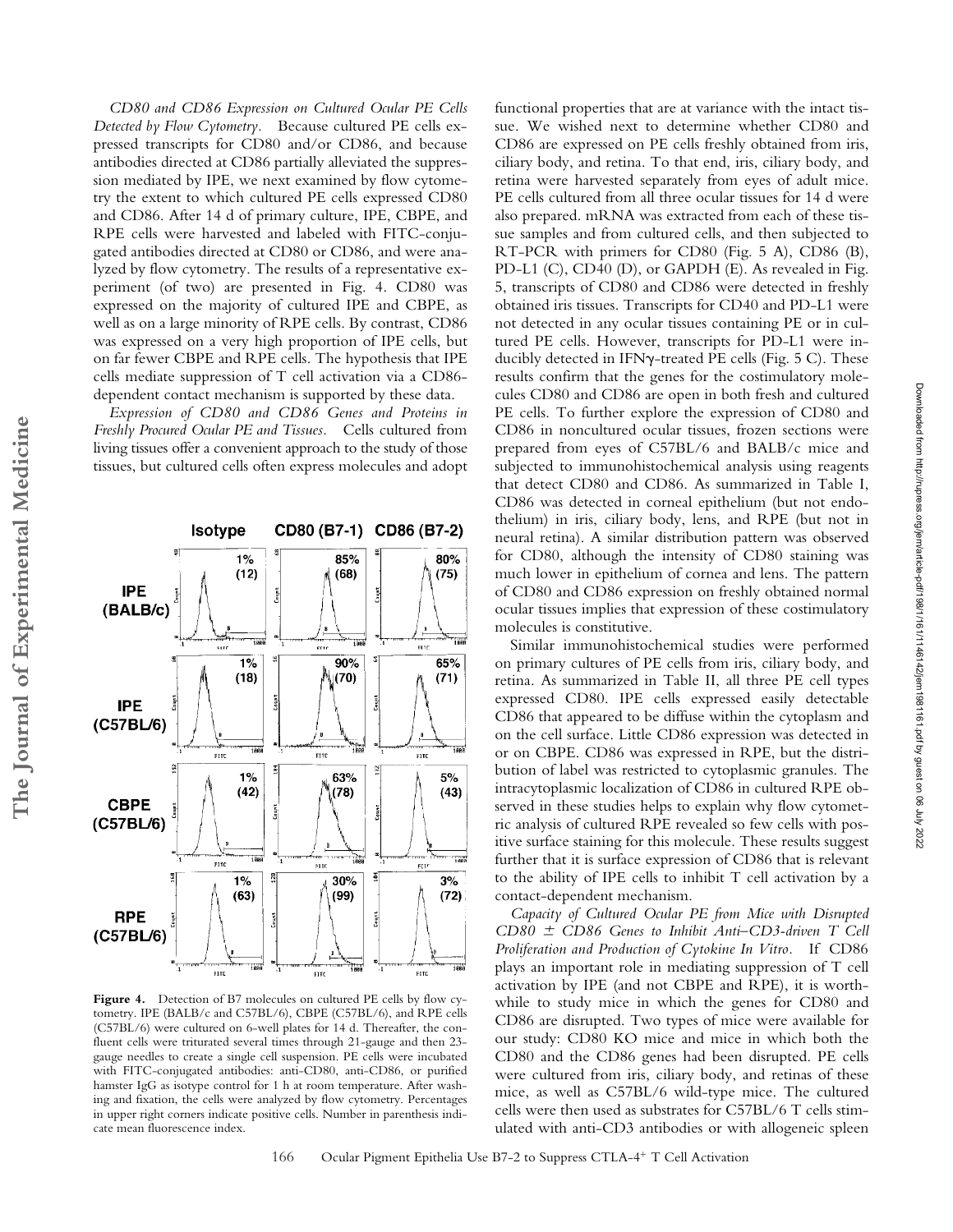

Figure 5. Detection of mRNA expression of costimulatory molecules in ocular PE. mRNA, extracted from cultured IPE, CBPE, and RPE cells with or without 100 U/ml recombinant IFN- $\gamma$  (samples 1-6), and from freshly obtained mouse iris, ciliary body, and retina (samples 7–9), was reverse transcribed and amplified by PCR using primers for (A) CD80 (B7-1), (B) CD86 (B7-2), (C) PD-L1 (B7-H1), (D) CD40, and (E) GAPDH. PCR products were electrophoresed in 1.5% agarose gel and visualized by staining with ethidium bromide.

cells. T cell proliferation and IFNy production were assayed as described above. T cells exposed to cultured IPE from CD80/CD86 double KO donors proliferated in response to anti-CD3 (Fig. 6 A) and allogeneic spleen cells (not depicted) to a much higher degree than T cells exposed to cultured wild-type IPE cells. No similar relief of suppression was observed when T cells were stimulated and exposed to cultured CBPE or RPE from double KO donors (Fig. 6, B and C). Very similar results were obtained when the concentration of IFNy in supernatants was assayed. CD80/CD86 KO IPE cells suppressed IFNy production by anti–CD3-stimulated T cells much less well than CBPE and RPE cells from the same KO donors (not depicted). T cells exposed to cultured IPE from CD80 KO donors displayed a modest, but significant increase in proliferation in comparison to T cells exposed to cultured

**Table I.** *Detection of CD80 and CD86 on Freshly Obtained Ocular Tissues*

| <b>Tissues</b>               |      | $CD80 (B7-1)$ $CD86 (B7-2)$ |
|------------------------------|------|-----------------------------|
|                              |      |                             |
| Corneal epithelium           |      |                             |
| Corneal stroma (keratocytes) |      |                             |
| Corneal endothelium          |      |                             |
| Iris                         | $^+$ | $^+$                        |
| Ciliary body                 | $^+$ | $^+$                        |
| Lens epithelium              | $^+$ | $^+$                        |
| Lens fiber cells             |      |                             |
| Neural retina                |      |                             |
| <b>RPE</b>                   |      |                             |
|                              |      |                             |

Eyes of BALB/c mice were enucleated, snap frozen, sectioned, placed on glass slides, fixed with acetone, and stained with antibodies to CD80, CD86, and isotype IgG controls, followed by biotin-conjugated secondary anti-antibodies, and then developed with streptavidin/horseradish peroxidase and the DAB substrate. Specimens were examined by light microscopy. Staining of tissues and cells with DAB is indicated  $with +$ .

wild-type PE cells (not depicted), but no comparable relief of suppression was observed in the presence of CBPE or RPE from CD80 KO donors. In previous experiments (13), ocular PE cells cultured from eyes of mice with defective genes encoding CD95L, TNFR1 (p55), and TNFR2 (p75) suppressed T cell activation as well as PE cells cultured from wild-type mouse eyes, excluding the products of these genes as relevant to the suppressive activities of ocular PE cells. It should be noted that IPE from CD80/ CD86 KO donors did not completely fail to suppress T cell activation. Compared with the responses of the positive control T cells (stimulated in the absence of cultured PE cells), IPE from CD80/CD86 KO donors suppressed T cell activation to a much lesser extent than that achieved by IPE from wild-type donors (Fig. 6 A).

*Capacity of CTLA-4–Ig to Interfere with Suppression of T Cell Activation by IPE.* CD86 is a costimulation molecule that is expressed on APCs and through binding to CD28 provides a key activation signal to T cells. CD86 also binds

**Table II.** *Detection of CD80 and CD86 on Cultured Ocular PE Cells*

| PE cell types                          |       | CD80 (B7-1) CD86 (B7-2) |
|----------------------------------------|-------|-------------------------|
| Iris                                   |       |                         |
| Iris, treated with $IFN\gamma$         | $++$  | $++$                    |
| Ciliary body                           | $\pm$ |                         |
| Ciliary body, treated with $IFN\gamma$ | $++$  |                         |
| <b>R</b> etina                         |       | $(+)$ <sup>a</sup>      |
| Retina, treated with $IFN\gamma$       |       | $(+)$ <sup>a</sup>      |
|                                        |       |                         |

a Staining within cytoplasmic granules without evidence of cell surface staining.

Extent of staining is presented semiquantitatively as  $-, +$ , or  $++$ . PE cells from iris, ciliary body, and retina were cultured for 14 d, washed, and then incubated overnight in serum-free medium, with or without 100 U/ml IFN . The cells were then removed, fixed with acetone, and stained with FITC-conjugated anti-CD80 or anti-CD86 antibodies, and examined by fluorescent microscopy.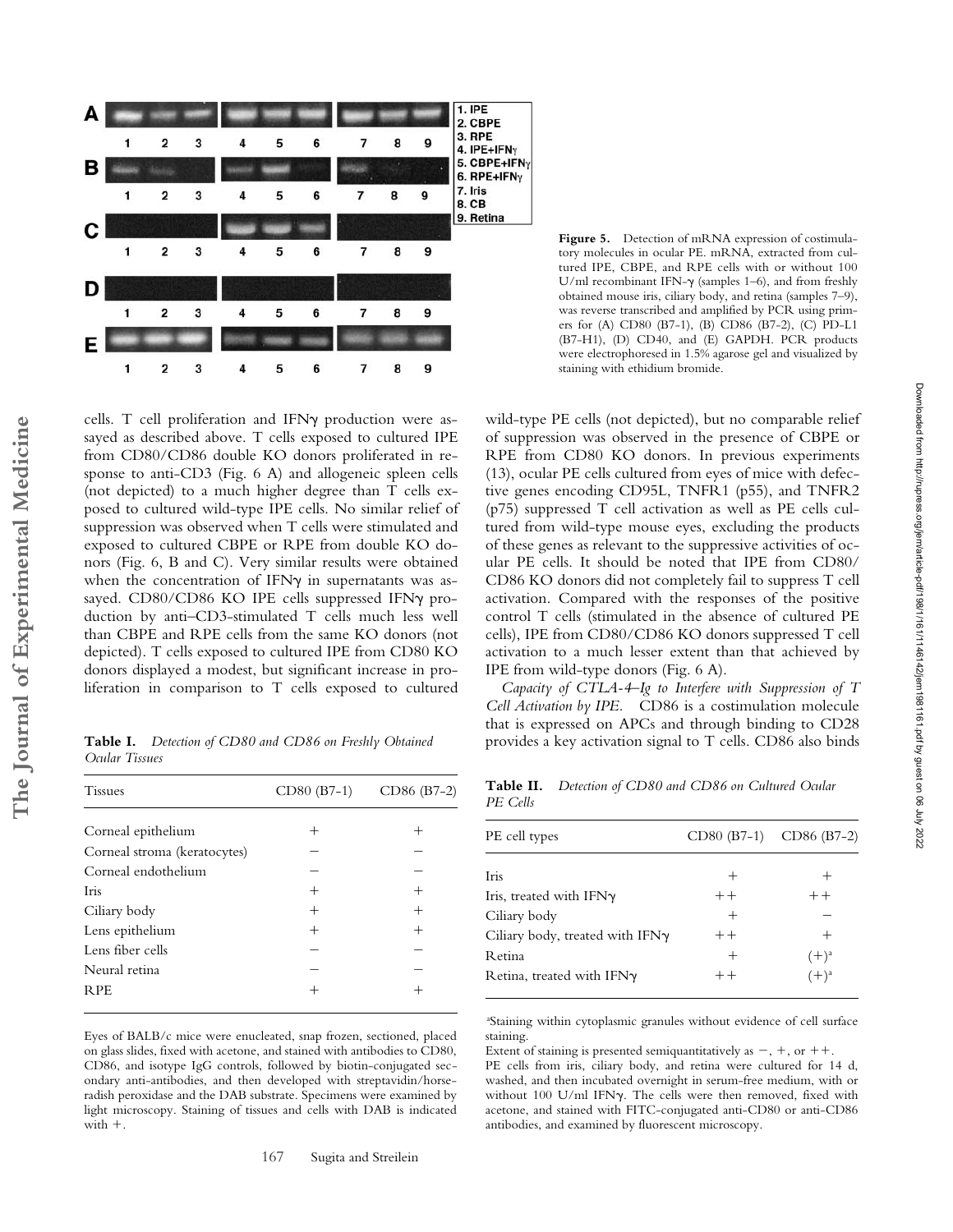

CTLA-4 on T cells, in which case the T cells are negatively signaled and acquire anergic and even regulatory properties. CTLA-4–Ig is a fusion protein that binds to CD86 with very high affinity and is able to thwart CD28-dependent T cell activation. In the following experiments, we tested the effect of CTLA-4–Ig on the activation of T cells exposed in vitro to IPE and stimulated with anti-CD3. As before, purified splenic T cells were placed in culture wells containing cultured IPE and stimulated with anti-CD3 antibodies in the presence of CTLA-4–Ig over a concentration range of  $5.0-0.001$   $\mu$ g/ml. T cell proliferation was measured at 72 h by triturated thymidine uptake. As the results displayed in Fig. 7 reveal, above a concentration of 0.5  $\mu$ g/ml CTLA-4–Ig, T cells exposed to IPE underwent significant levels of proliferation. In addition, IPE cells failed to suppress T cell activation with allogeneic spleen cells (not depicted). Similar experiments performed with anti– CD3-stimulated T cells exposed to CBPE or RPE in the presence of CTLA-4–Ig failed to reveal T cell proliferation (not depicted). These findings indicate that blocking of interactions between CD86 on IPE cells and coreceptors on T cells partially relieves the contact-dependent suppression mediated by IPE cells.

*Identification of Costimulation Receptor on T Cells that Accounts for CD86-dependent Suppression.* Next, we inquired into the nature of the costimulation receptor that is present on T cells and which upon binding to CD86 delivers a



Downloaded from http://rupress.org/jem/article-pdf/198/1/161/1146142/jem1981161.pdf by guest on 06 July 2022

Downloaded from http://rupress.org/jem/article-pdf/198/1/161/1146142/jem1981161.pdf by guest on 06 July 2022

negative signal for activation. For these experiments we used mice with disrupted genes for CD28 or CD152 (CTLA-4). PE cells were cultured as before from iris, ciliary body, and retina and placed in culture wells. Purified splenic T cells were then prepared from CTLA- $4^{-/-}$ ,  $CD28^{-/-}$ , and wild-type control mice and added to these wells. The T cells were then stimulated with anti-CD3 antibodies at two different concentrations, 0.5 and 1.0  $\mu$ g/ ml, and proliferation was assessed by triturated thymidine uptake.  $CD28^{-/-}$  T cells were as profoundly suppressed as wild-type T cells when exposed to IPE, CBPE, and RPE (Fig. 8). By contrast, CTLA-4<sup>-/-</sup> T cells proliferated when exposed to IPE, but not when exposed to CBPE and RPE. In fact, T cells from CTLA-4 KO mice that were stimulated with  $0.5 \mu g/ml$  anti-CD3 in the presence of IPE cells proliferated almost to the same extent as did similar T cells exposed to anti-CD3 in the absence of IPE. Together, these results indicate that IPE constitutively express CD86 and this molecule binds directly to CTLA-4 on T cells, thereby changing the T cells' functional program and suppressing their susceptibility to activation through the T cell receptor.

# **Discussion**

Recently published data (11–13) and our current results indicate that T lymphocytes that encounter PE of the inter-

> **Figure 7.** Influence of CTLA-4–Ig on suppression of T cell activation by ocular PE. PE cells were cultured from iris, ciliary body, and retina of C57BL/6 mice. IPE served as substrates for purified T cells stimulated with anti-CD3 antibodies in the presence of varying concentrations of CTLA-4–Ig. Cultures were terminated at 72 h and [3H]thymidine incorporation was assessed. Mean counts per minute for triplicate cultures are presented  $\pm$  SEM. Differences of means of T cell proliferation in the presence or absence of CTLA-4–Ig are compared.  $\star$ , P < 0.05.



168 Ocular Pigment Epithelia Use B7-2 to Suppress CTLA-4<sup>+</sup> T Cell Activation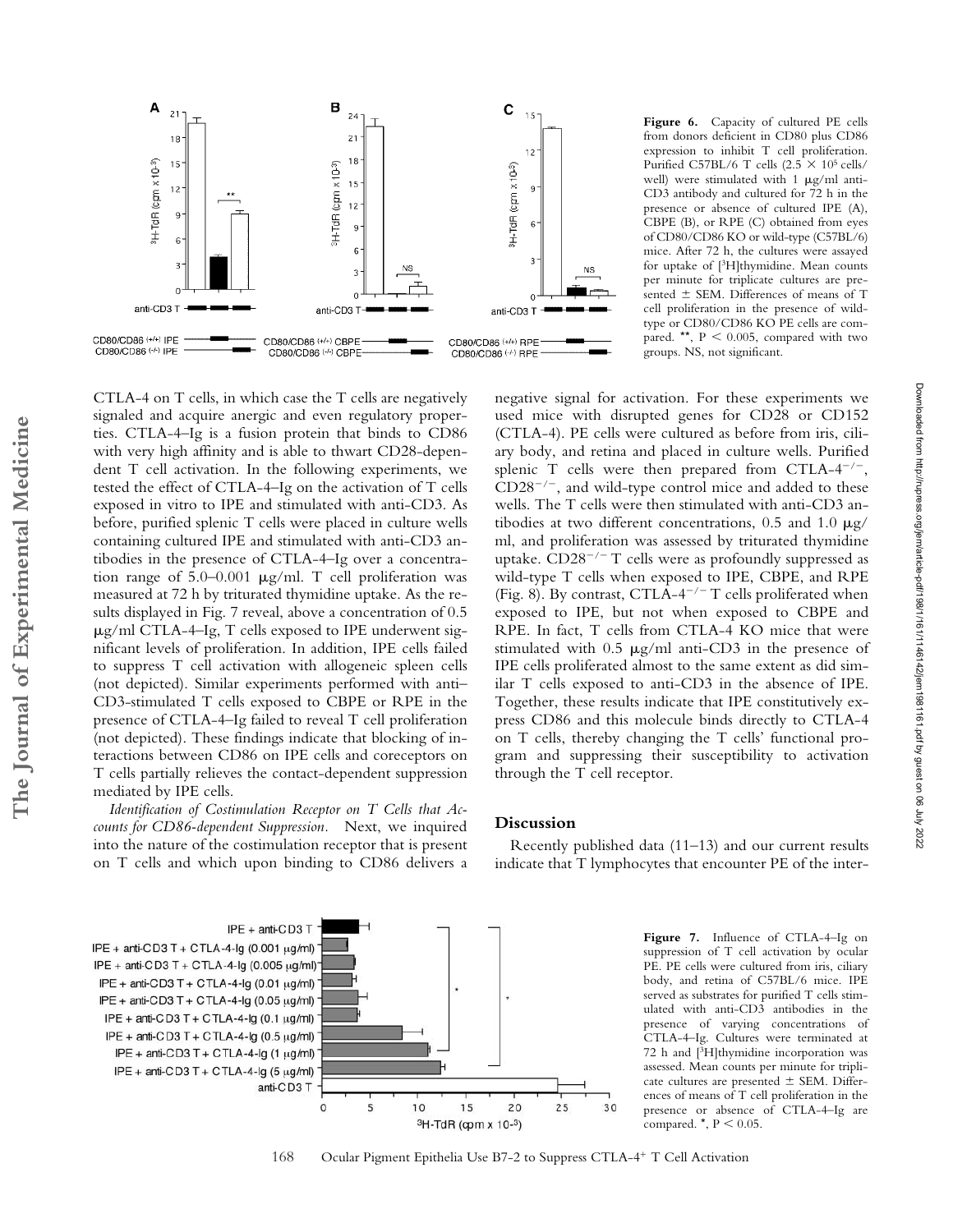

Figure 8. Capacity of ocular PE to suppress activation of T cells from mice with disrupted CD28 and CTLA-4 (CD152) genes. PE were cultured from iris, ciliary body, and retina of C57BL/6 mice and used as substrates for purified T cells prepared from the spleens of 22-d-old wild-type mice, 22-d-old CTLA- $4^{-/-}$  mice, and 6-wk-old  $CD28^{-/-}$  mice. The T cells were stimulated with anti-CD3 antibodies at concentrations of (A)  $0.5$  and (B)  $1.0 \mu g$ / ml. Cultures were terminated at 72 h and [3H]thymidine incorporation was assessed. Mean counts per minute for triplicate cultures are presented  $\pm$  SEM. Differences of means of T cell proliferation in the presence or absence of PE cells are compared. \*, P 0.05; \*\*,  $P \le 0.005$ ; \*\*\*,  $P \le 0.0005$ ; NS, not significant.

Downloaded from http://rupress.org/jem/article-pdf/198/1/161/1146142/jem1981161.pdf by guest on 06 July 2022

Downloaded from http://rupress.org/jem/article-pdf/198/1/161/1146142/jem1981161.ptj by guest on 06 July 2022

nal ocular compartments fail to respond to activation stimuli by differentiating into effector cells, i.e., the T cells fail to proliferate and secrete proinflammatory cytokines such as IFN . Instead, T cells that have experienced such an encounter differentiate into regulator cells that are capable of suppressing the activation of bystander T cells (12). The failure of T cells exposed to ocular PE cells to express effector functions, and their acquisition of a regulatory phenotype, support the view that ocular PE cells act locally on T cells to prevent the expression of immunogenic inflammation within the eye. In that regard, our results reveal that unique expression of the immune costimulation molecule CD86 (B7-2; reference 14) on IPE enables these cells to alter the functional properties of T cells they encounter, and that CD152 (CTLA-4) is the coreceptor on T cells with which CD86 interacts.

Activation of T lymphocytes by professional APCs occurs through the delivery of two distinctly different, but essential signals (15). Signal 1, presented by APCs as immunogenic peptides displayed on class I or II MHC molecules, is detected by the T cell receptor for antigen, and accounts for the antigen specificity of T cell activation. Signal 2, presented by APCs, provides costimulation that is mediated by cell surface molecules, such as CD80, CD86, and CD40, and/or by secreted cytokines, such as IL-12. Responding T cells receive Signal 2 via cell surface ligands such as CD28 and CTLA-4, and cytokine receptors, such as IL-12R. Nonprofessional APCs that express Signal 1 often fail to activate T cells properly because the former cells typically lack expression of costimulation molecules (Signal 2). Consequently, responding T cells display an anergic phenotype, or simply fail to be aroused (16).

Although ocular PE cells fit into the category of nonprofessional APCs, our results indicate that, paradoxically, ocular PE cells constitutively express molecules defined immunologically as costimulators: CD80 and CD86. We report that the genes encoding CD80 and CD86 are constitutively open in both freshly explanted as well as cultured PE cells of iris, ciliary body, and retina. Moreover, CD80 was found to be expressed where PE cells reside within intact iris, ciliary body, and retina, and on the surface of freshly prepared and cultured PE cells. CD86, by contrast, was expressed on a very high proportion of cultured IPE, but at much lower frequencies among cultured CBPE and RPE. This differential pattern of CD86 expression among the three types of ocular PE cells is relevant to the means by which these different cell types suppress T cell activation in vitro.

Whereas cultured CBPE and RPE secrete soluble factors that suppress T cell activation in vitro, IPE do so only very poorly. Instead, IPE suppress T cell activation primarily via a mechanism that implies direct contact between IPE and T cells, i.e., not across a transwell membrane. In our experiments, unique expression of CD86 on IPE correlated positively with the capacity of anti-CD86 antibodies to alleviate suppression of T cell activation mediated by IPE. Moreover, IPE derived from eyes of CD80/CD86 KO mice were far less able to suppress T cell activation in vitro than wild-type IPE. IPE from CD80 KO mice were almost as immunosuppressive for T cells as wild-type IPE. Importantly, CBPE and RPE from both CD80 KO and CD80/ CD86 KO mice proved as effective at suppressing T cell activation in vitro as wild-type CBPE and RPE cells. This laboratory has reported elsewhere that antibodies capable of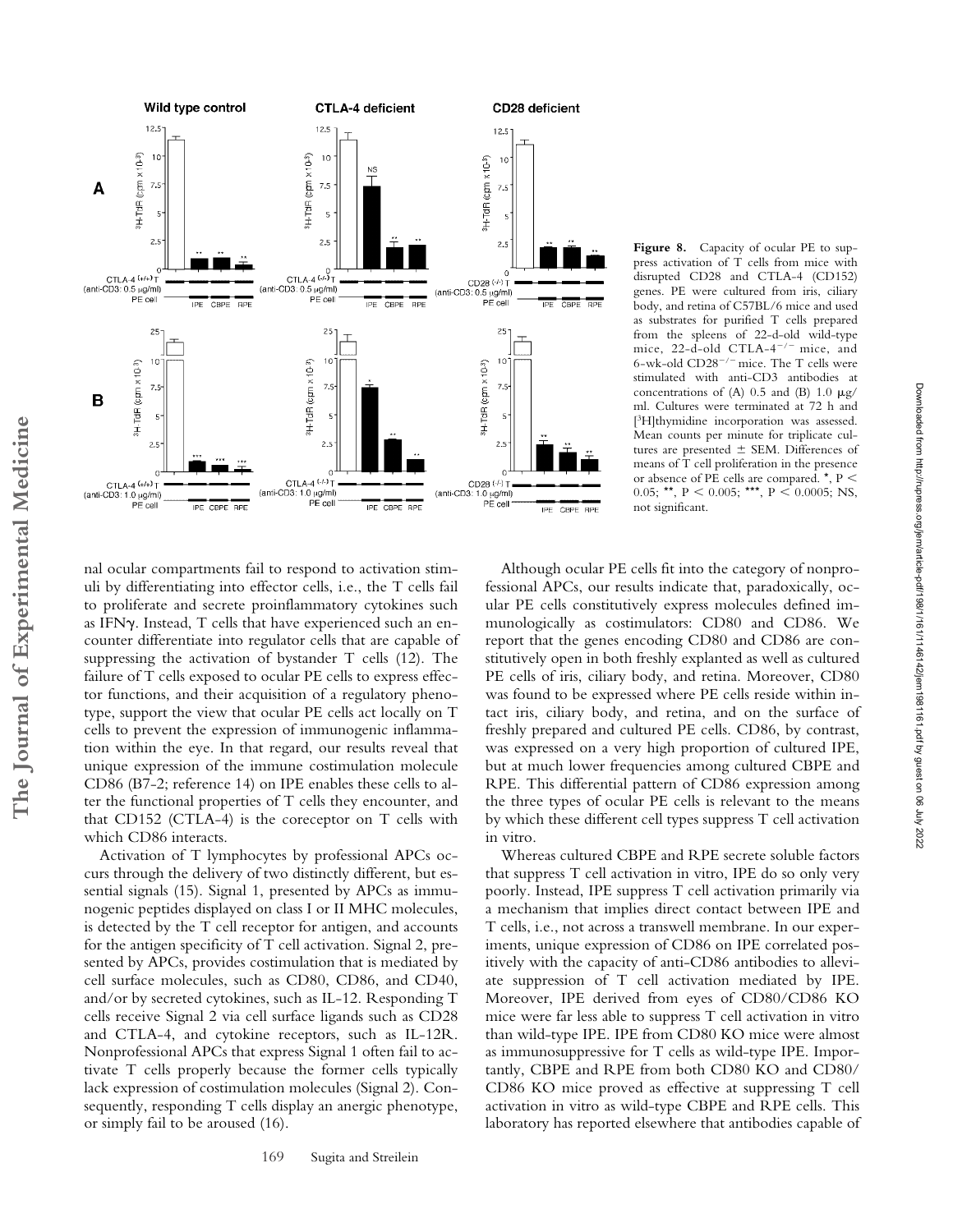neutralizing CD40, CD154, CD48, and ICAM-1 failed to relieve suppression mediated by ocular PE cells (13). In aggregate, the evidence presented here indicates that IPE cells suppress T cell activation largely, if not completely, through their surface expression of CD86.

Although CD86 expression on IPE cells accounts for much of their ability to suppress T cell activation, other molecules must also be involved. IPE from mice with a disrupted CD86 gene and IPE from wild-type mice in the presence of anti-CD86 antibodies still achieved partial suppression of T cell activation in vitro. In this regard, our results suggest that CD80 on IPE might also make a minor contribution to this suppression. Our survey of expression of candidate molecules and genes that might also mediate suppression tends to exclude from further consideration TNFR1, TNFR2, type I IFNR, CD36, CD40, CD47, CD95L, and PD-L1, an inhibitory member of the CD80/ CD86 family of costimulation molecules (17). In an effort to discover the other molecules responsible for contactdependent suppression by IPE, we are resorting to microchip gene array technology.

Because all mature T cells express CD28, this ligand was a prime suspect (18) for interacting with CD86 on IPE. Yet, the experiments reported here indicate that CTLA-4 rather than CD28 is the relevant coreceptor for CD86 that leads to suppression of T cell activation. This outcome is consistent with the view that activation of T cells through CTLA-4 delivers negative signals to the cells, resulting in anergy (19), apoptosis (20), and even acquisition of regulatory function (21–23). As mentioned in the Introduction, T cells that encounter cultured IPE cells in vitro are not only inhibited from proliferating, but they also acquire regulatory properties. Studies are in progress to determine whether interactions between CD86 on IPE and CTLA-4 on T cells also lead to the conversion of T cells into regulators.

**The Journal of Experimental Medicine**

The Journal of Experimental Medicine

It is worth pointing out that naive T cells that receive an activation stimulus (anti-CD3 or allogeneic spleen cells) in the presence of cultured PE cells do not differentiate into Th1 cells: they failed to secrete IFNy. It is pertinent to thoughts of immunoregulation to point out that the responding T cells also fail to differentiate into Th2 cells: they failed to secrete IL-4 and IL-10 (24). Thus, T cells that encounter ocular PE cells are not merely deflected toward the Th2 pathway of differentiation. Rather, T cells that interact with ocular PE appear to take a third differentiation pathway, one in which they can regulate and inhibit the activation of bystander T cells in the local microenvironment. In a similar manner, T cells activated in the presence of aqueous humor differentiate into regulator cells that do not express the Th2 phenotype (25). Previous studies have indicated that T cells that have encountered cultured ocular PE cells in vitro secrete TGF (12). We are eager to understand the relationship between CD86 expressing IPE cells and responding T cells that use TGF to regulate bystander T cells.

The finding of constitutive expression of CD80 and CD86 on various tissues of the eye is unexpected, and the expression of these costimulation molecules on cells of nonhematopoietic lineage is, to our knowledge, unprecedented. In addition to their expression on neural crestderived, ocular PE, CD80 and CD86 are also expressed on epithelia of cornea and lens, both of which are derived from nonneural ectoderm. Thus, embryologic origin cannot explain the distinctive and unexpected pattern of expression of CD80 and CD86 in the eye. A similar pattern of expression has been reported for CD95L, another molecule originally thought to be expressed exclusively on cells of the immune system (26). The expression of CD95L on certain cells of the testis (27), the eye (28), the placenta (29), and the brain (30), and our current demonstration that CD80 and CD86 are constitutively expressed on ocular PE lead us to propose that immune privileged tissues and sites hijack and subvert for their own special physiologic purposes molecules used otherwise by the immune system to carry out its normal physiologic functions. Our discovery of expression of CD80 and CD86 on certain cells of the eye extends the list of immune system–related molecules used for the creation and maintenance of tissuerestricted immune privilege.

The authors thank Dr. Jacqueline Doherty for expert management of the laboratory, Ms. Marie Ortega for excellent animal husbandry in the vivarium, and Dr. Kazuhiro Ishida for advice of establishment of cultured PE cells. We greatly appreciate helpful discussions with Dr. Arlene Sharpe, Harvard Medical School.

This research was supported by U.S. Public Health Service grant EY 05678.

*Submitted: 22 January 2003 Revised: 30 April 2003 Accepted: 9 May 2003*

# **References**

- 1. Streilein, J.W. 1993. Immune privilege as the result of local tissue barriers and immunosuppressive microenvironments. *Curr. Opin. Immunol.* 5:428–432.
- 2. Streilein, J.W. 1996. Ocular immune privilege and the faustian dilemma. *Invest. Ophthalmol. Vis. Sci.* 37:1940–1950.
- 3. Streilein, J.W., B.R. Ksander, and A.W. Taylor. 1997. Immune deviation in relation to ocular immune privilege. *J. Immunol.* 158:3557–3560.
- 4. Taylor, A.W. 1999. Ocular immunosuppressive microenvironment. *Chem. Immunol.* 73:72–89.
- 5. Streilein, J.W. 1997. Molecular basis of ACAID. *Ocul. Immunol. Inflamm.* 5:217–218.
- 6. Camacho-Hubner, A., and F. Beermann. 2001. Increased transgene expression by the mouse tyrosinase enhancer is restricted to neural crest-derived pigment cells. *Genesis.* 29: 180–187.
- 7. Streilein, J.W., and D. Bradley. 1991. Analysis of immunosuppressive properties of iris and ciliary body cells and their secretory products. *Invest. Ophthalmol. Vis. Sci.* 32:2700– 2710.
- 8. Knisely, TL., P.A. Bleicher, C.A. Vibbard, and R.D. Granstein. 1991. Production of latent transforming growth factor-beta and other inhibitory factors by cultured murine iris and ciliary body cells. *Curr. Eye. Res.* 10:761–771.
- 9. Tanihara, H., M. Yoshida, M. Matsumoto, and N. Yoshi-